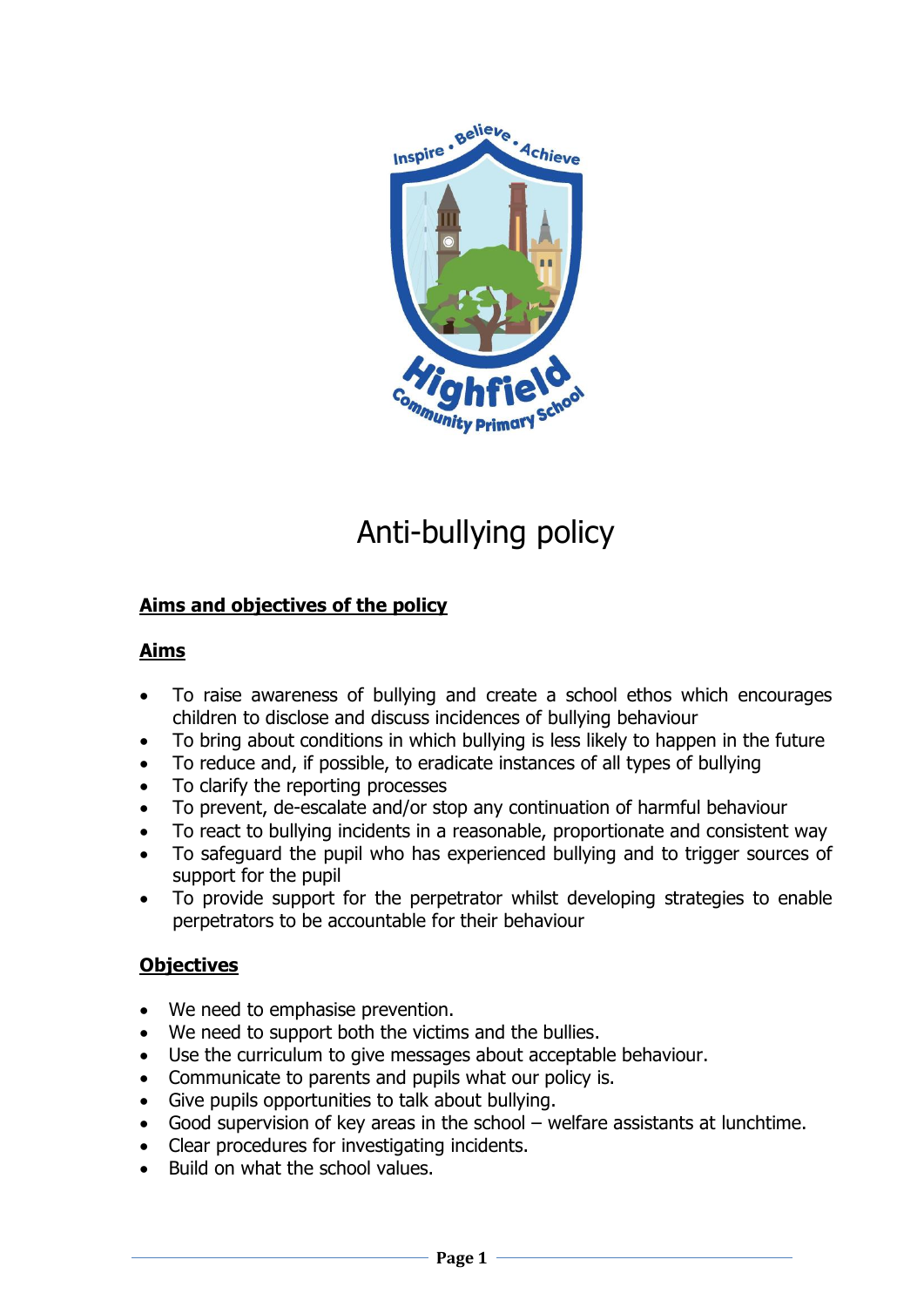## **Links with other relevant policies**

- PSHF
- Relationship policy
- Child Protection policy
- E safety policy
- Health and Safety policy
- Confidentiality Policy

#### **Description of the school**

As a nurturing school we ensure unconditional and positive regard is given to all pupils in the school. We recognize the need for consistency of approach and clear boundaries and that pupils need to be treated as individuals. We acknowledge that personal relationships matter and that the behaviour that the school wants to promote is modelled by all staff. Rules and routines are explained with reasons. We aim to promote an environment in which everyone feels happy, safe and secure.

As stated in the school's Relationship Policy, Bullying behaviour is unacceptable and will not be tolerated. We encourage children to work against it and to report any incidents of bullying. Through assemblies, circle time and discussion times, pupils are made aware of the school's anti-bullying policy.

Emphasis is placed on the fact that action on bullying can only be taken if is brought to someone's attention. The school promises its pupils that it will act positively in all instances of bullying. Whenever appropriate, the parents of the bully will be involved and kept closely informed about the situations. Sanctions for bullying will usually be appropriate to the nature of the incident. All cases should be treated with the utmost sensitivity.

### **Definition of bullying**

**Bullying can be defined as deliberately hurtful behaviour, repeated over a period of time and involves an imbalance of power, leaving the victim feeling defenceless.**

### **The main types of bullying can be identified as:**

#### **Physical**

- Damaging or stealing property
- Coercion into acts they do not wish to do
- Violence and assault
- $\bullet$  Pinching/kicking
- Damaging school work and equipment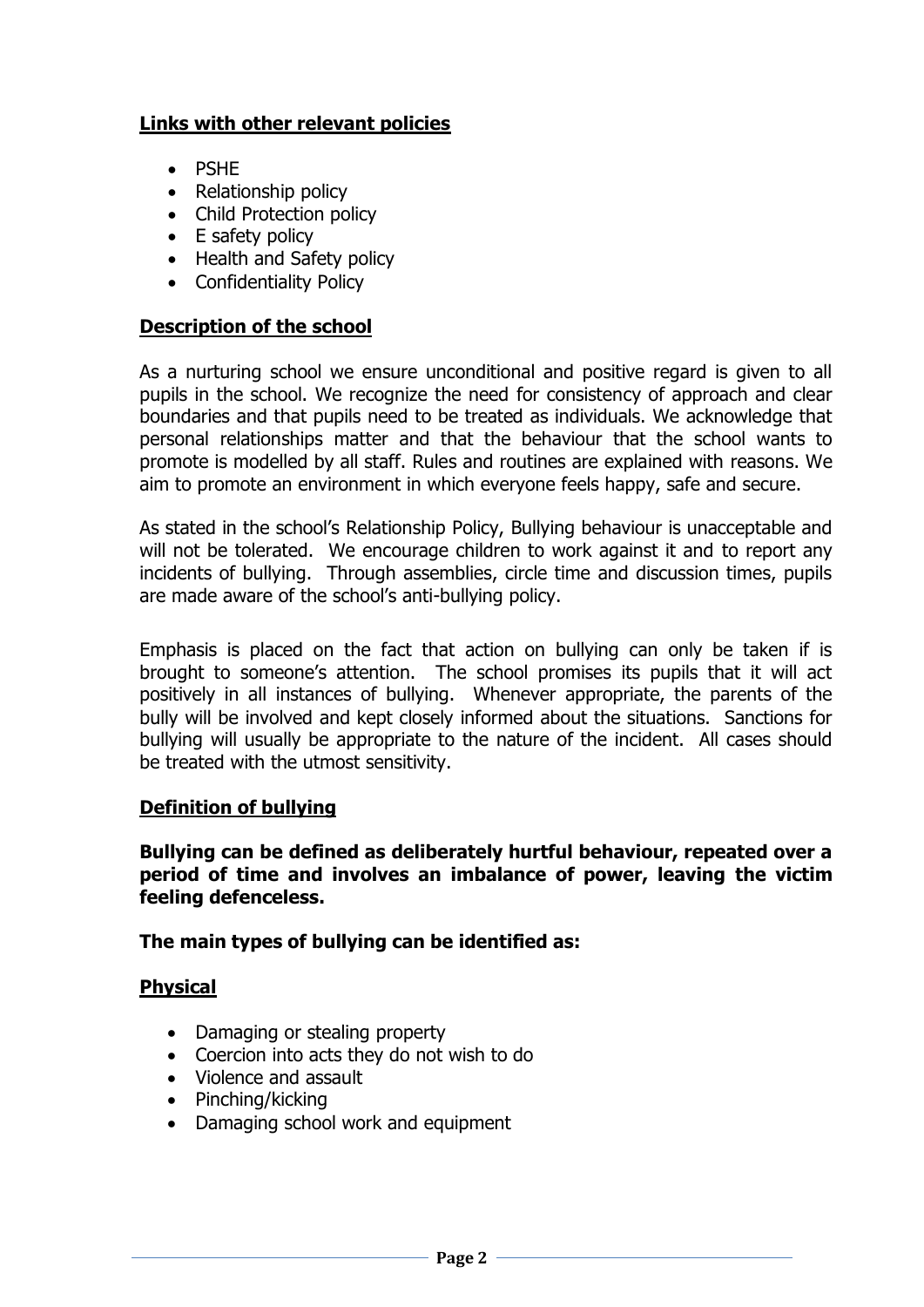## **Verbal**

- Name calling
- Malicious gossip
- Teasing
- Intimidation
- Extortion
- Ostracising

## **Indirect**

 Excluding people from groups and spreading hurtful and untruthful rumours

## **Cyber bullying**

 The use of text messaging, emailing, videoing and internet usage deliberately to upset someone else

## **Dealing with Bullying Incidents (General info)**

- Don't over react even though you might want to sympathise with the victim and feel annoyed with the bully.
- When talking to a child, who has bullied, label the behaviour not the child.
- Avoid shouting as this makes both you and the child bad tempered.
- Develop good relationships by talking in a friendly way, using names, using friendly gestures, smiles etc.
- Keep calm. Think quickly, act slowly.
- Try to be fair, offer solutions you can agree to.
- Keep control of conversation. Don't allow child to side-track you by putting the blame on another.
- Give support to both victim and bully. Victim needs self-esteem and selfvalue. Bully needs to work with others (co-operation rather than competition) Do not " bully " the bully  $-$  find out why they are bullying.

## **Highfield's Procedures on Dealing with Bullying Incidents**

- If a member of staff is witness to a bullying incident or one is brought to their attention they must report it on CPOMs.
- If an accusation is made by parents about their child being a victim of bullying the learning mentor/headteacher always asks for time to monitor the situation. This allows the Headteacher time to interview the children involved and any adults who may have information and then the situation is monitored closely e.g. playtime observations. The Learning mentor/Headteacher will always feed back to the parents on their findings.
- If a child's name is brought to the attention of the SLT on CPOMs a meeting with the child's parents will take place.
- Where appropriate, restorative approaches will be used so that the 'bully' can see the harm caused to the 'bullied'.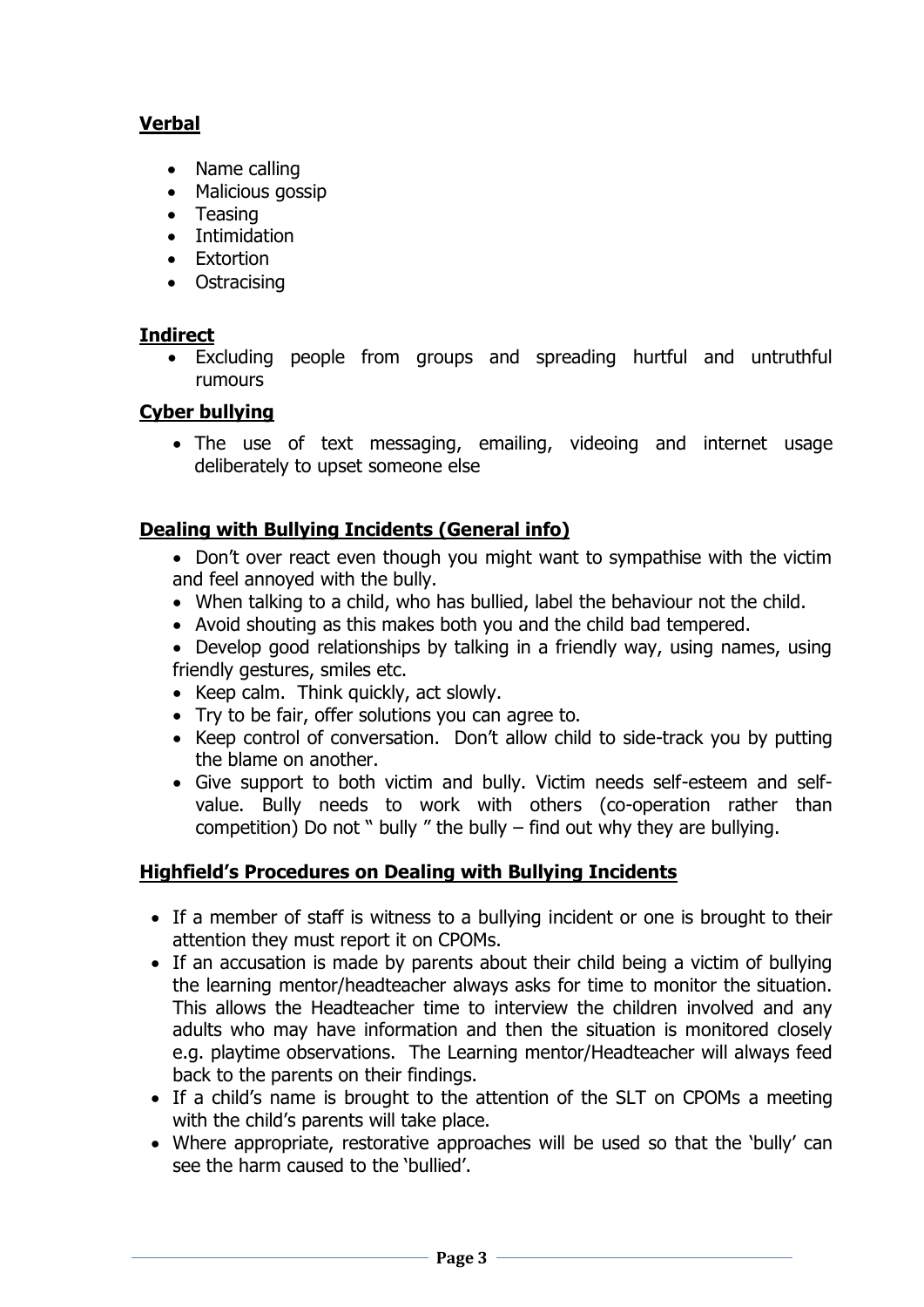Each term the Headteacher shares information about bullying at a Full Governors Meeting.

## **Role of the Head and Governing Body**

The school will fulfil its legal duty of care to ensure its pupils do not come to harm. This includes the reporting of all bullying incidents which have been identified as such, using the policy definition. This reporting is done by the headteacher to the governing body on a termly basis.

The definition of bullying is used as a guide to schools when reporting all bullying incidents. The school regularly monitor incidents of bullying and report to governors every term.

In order to try to create a "Bully Free" school, we need to have open and effective communication so that children feel confident and know that something will be done to help.

### **Dissemination of the policy**

The policy is to be used as a key vehicle for communicating and celebrating the anti bullying stance of the school with pupils, parents and the wider community. The school incorporates the anti bullying policy into staff and governor handbooks, the school curriculum and whole school assemblies. All school staff have training and we use other opportunities to raise awareness e.g. anti bullying week and targeted group work.

### **Procedures for monitoring and evaluation of policy**

The school will monitor and evaluate bullying by:

- Keeping records of all incidents. This is done via CPOMs
- A range of data from pupil surveys
- Records of peer mentoring initiatives e.g. buddy schemes
- Parental complaints, records of complaint logged
- Discussions at staff/SLT/Governor meetings

### **Conduct outside school gates**

We are aware that bullying (especially online bullying) can occur outside of school. We therefore apply the same procedures to such incidents where both parties are members of our school community. If a pupil from our school is being bullied by a pupil from another school, we would report this incident to the other school and expect to be informed of consequences.